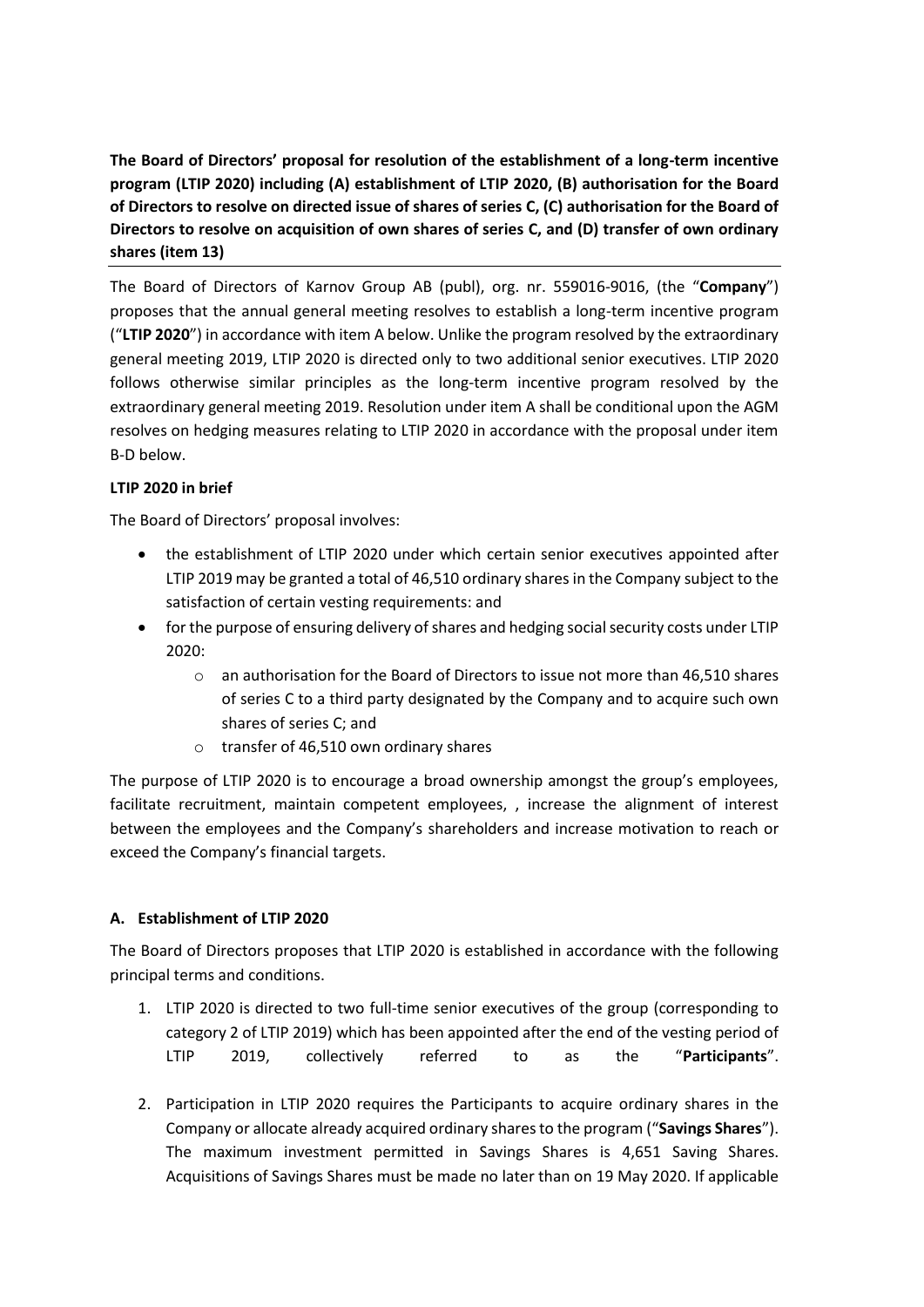insider rules and regulations prohibit a Participant from purchasing shares in the Company during the period up until 19 May 2020, the Board of Directors has the right to postpone the last day of investment for such Participant.

3. Each Savings Share entitles the Participants, subject to the limitations set out in item 4 as well as the satisfaction of the requirements set out in item 6, the right to receive up to five shares in the Company free of charge ("**Performance Shares**") depending on category and satisfaction of the performance requirements specified in the table below.

| Category                                                                                                                                                                                                          | Performance Shares for<br>the satisfaction of<br>Requirements 1 <sup>1</sup> | Performance Shares for<br>the satisfaction of<br>Requirements 2 <sup>1</sup> | Performance Shares for<br>the satisfaction of<br>Requirements 3 <sup>1</sup> |
|-------------------------------------------------------------------------------------------------------------------------------------------------------------------------------------------------------------------|------------------------------------------------------------------------------|------------------------------------------------------------------------------|------------------------------------------------------------------------------|
|                                                                                                                                                                                                                   | Up to $1.0$                                                                  | Up to $2.0$                                                                  | Up to $2.0$                                                                  |
| 1) Maximum number of shares per Savings Share that entitle the Participant to allotment of Performance Shares<br>pursuant to the terms and conditions of LTIP 2020. Requirements 1-3 are defined in item 7 below. |                                                                              |                                                                              |                                                                              |

- 4. In aggregate, a maximum of 46,510 Performance Shares may be allotted to the Participants.
- 5. The period commencing on 19 May 2020 (or the later date determined by the Board of Directors in accordance with item 2 above) and expiring three years after such date is below referred to as the "**Vesting Period**". Performance Shares are expected to be allotted to the Participants within 30 days from the expiry of the Vesting Period, or as soon as practicable thereafter in order to comply with rules and regulations applicable on delivery of Performance Shares.
- 6. The right to receive Performance Shares is conditional upon the Participant's employment not having been terminated and all Savings Shares being retained by the Participant during the entire Vesting Period. The Board of Directors has the right to waive these conditions for example, where a Participant's employment is terminated as a result of death, long-term illness, statutory retirement age or if the group has given notice of termination of the participant's employment without cause (including, for the avoidance of doubt, notice of termination due to redundancy/shortage of work (Sw. *arbetsbrist*)).
- 7. For the Participants, the right to receive Performance Shares is conditional upon the satisfaction of the performance requirements set out below.
	- **Requirement 1** means that the TSR during the Vesting Period shall be positive. "TSR" means the sum of the price change of the Company's ordinary share on Nasdaq Stockholm, added with the value of any reinvested cash dividends per share, during the Vesting Period.
	- **Requirement 2** is based on the Organic Growth during the financial years 2020- 2022, and: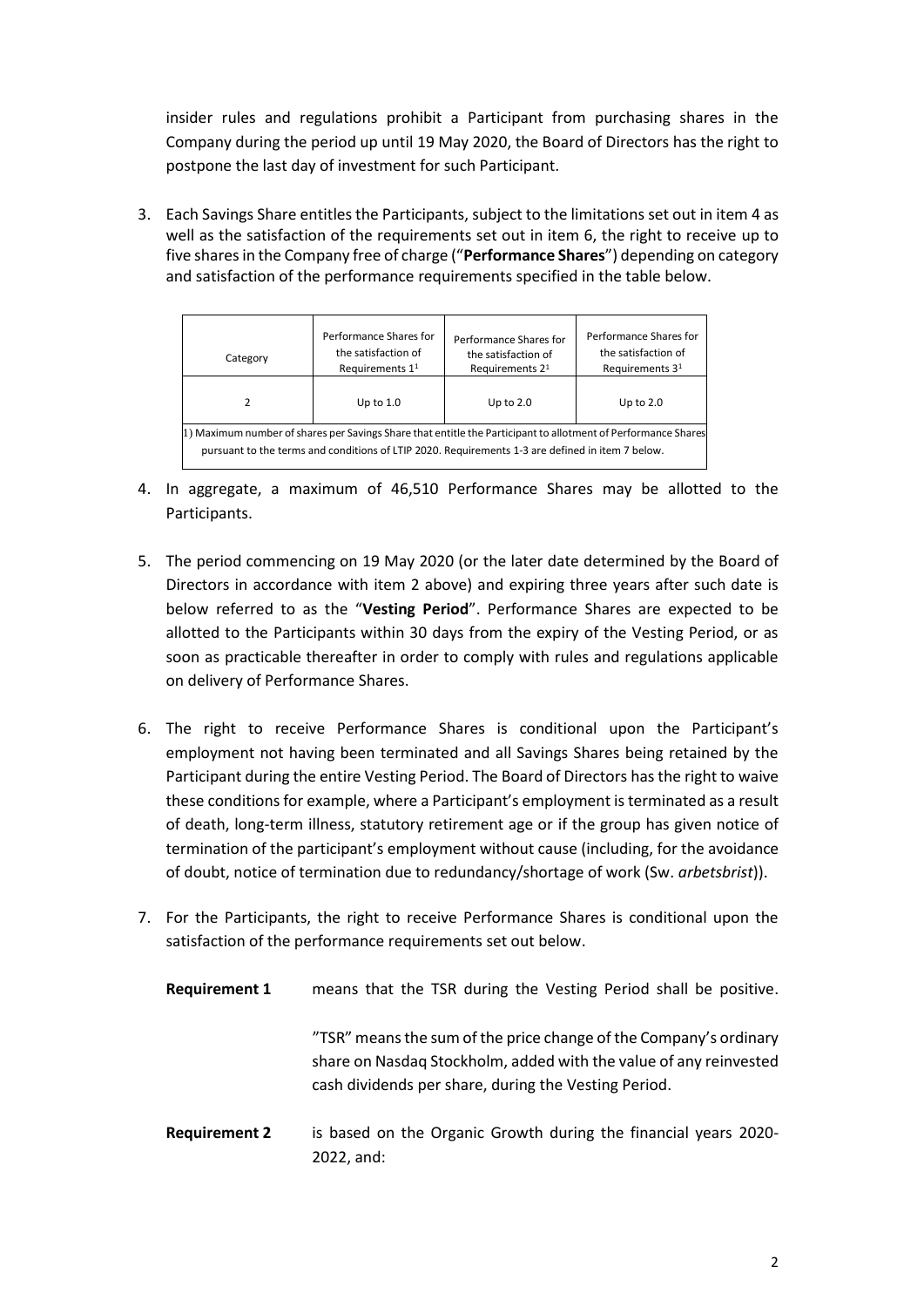- (i) a CAGR below 3% means that no Performance Shares shall be allotted
- (ii) a CAGR equal to or above 6% means that the maximum number of Performance Shares shall be allotted
- (iii) a CAGR between 3% and 6% means that the allotment of Performance Shares shall be linear in relation to the allotment set out in (i)-(ii)

" Organic Growth" means change in net sales during the current period, excluding acquisitions and currency effects, in relation to net sales of the corresponding period of the preceding year.

- **Requirement 3** is based on the Organic Growth in Adjusted EBITA during the financial years 2020-2022, and:
	- (i) a CAGR below 4 % means that no Performance Shares shall be alloted
	- (ii) a CAGR equal to or above 8 % means that the maximum number of Performance Shares shall be alloted
	- (iii) a CAGR between 4 % and 8 % means that the allotment of Performance Shares shall be linear in relation to the allotment set out in (i)-(ii) above.

" Organic Growth in Adjusted EBITA" means change in Adjusted EBITA during the current period, excluding acquisitions and currency effects, in relation to Adjusted EBITA for the corresponding period of the preceding year.

" Adjusted EBITA" means earning before financial items and taxes, excluding acquisition related purchase price allocation (PPA) amortisation and adjusted for the impact of items affecting comparability.

- 8. The Board of Directors shall for each Participant determine the number of Performance Shares that may be allotted within the applicable ranges set forth in item 3 above.
- 9. The number of Performance Shares to be allotted (if any) may be recalculated by the Board of Directorsin the event of share issues, share splits, reversed share splits or similar events.
- 10. If significant changes occur in the Company or in the market, or in the event the costs for LTIP 2020 significantly exceed the estimated costs, and this, in the opinion of the Board of Directors, results in a situation where the conditions for allotment of Performance Shares become unreasonable, the Board of Directors is entitled to make adjustments to LTIP 2020, including, among other things, to resolve on a reduced allotment of Performance Shares, or to not allot any Performance Shares at all.
- 11. Participation in LTIP 2020 requires that it is permitted and appropriate with regards to applicable laws and regulations in the jurisdiction in which the relevant Participant is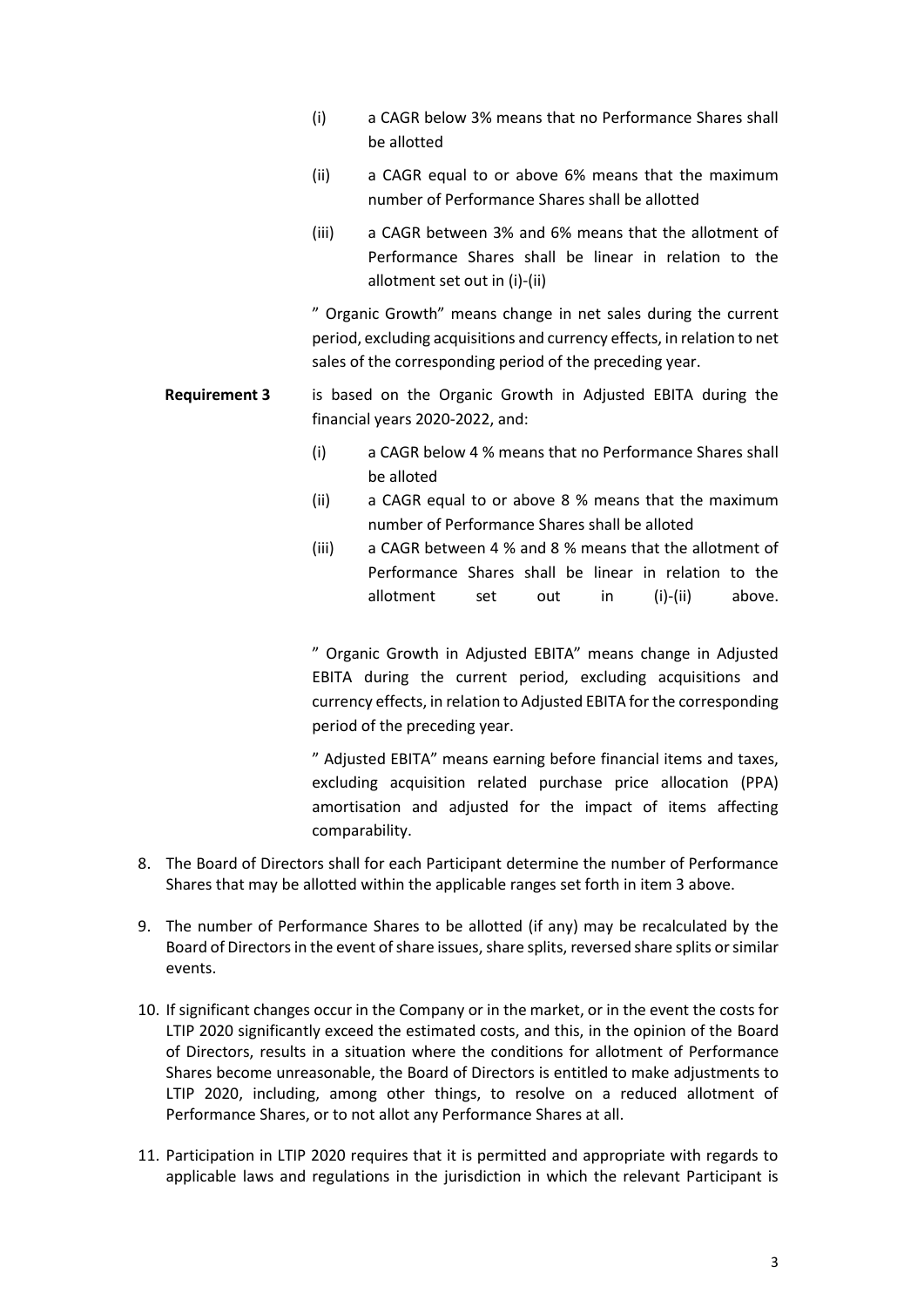resident and that the Board of Directors deems it feasible at reasonable administrative and financial costs.

- 12. In the event delivery of Performance Shares to a Participant cannot take place under applicable law or at reasonable cost or with reasonable administrative effort, the Board of Directors may pay a part of the entire allotment to such Participant in cash instead of shares. The Board of Directors may also retain allotted Performance Shares and settle a part of the allotment in cash in order to facilitate the payment of the Participants' tax liabilities.
- 13. The Board of Directors is responsible for the detailed design and implementation of LTIP 2020. Accordingly, the Board of Directors is to prepare and execute any necessary fulltext documentation to the participants and otherwise manage and administer LTIP 2020.

### *Estimated costs for LTIP 2020*

The costs for LTIP 2020 will be calculated in accordance with IFRS 2 and distributed over the Vesting Period.

Assuming a share price of SEK 43 at the time of implementation of LTIP 2020, that each Participant invests in Saving Shares up to the maximum amount, that 50 per cent of the maximum number of Performance Shares are allotted and an annual share price increase of 10 per cent during the Vesting Period, the total cost for LTIP 2020, including social security costs (at an average rate of 16 per cent), is estimated to approximately SEK 1.2 million.

Assuming a share price of SEK 43 at the time of implementation of LTIP 2020, that each Participant invests in Savings Shares up to the maximum amount, that the maximum number of Performance Shares are allotted and an annual share price increase of 10 per cent during the Vesting Period, the total cost for LTIP 2020, including social security costs (at an average rate of 25 per cent), is estimated to approximately SEK 2.7 million.

### *Effects on key ratios*

The costs for LTIP 2020 are expected to have a marginal effect on the group's key ratios.

### *Dilution effect*

In order to secure delivery of shares under LTIP 2020 and to secure and cover social security charges, the Company will issue and acquire 46,510 own shares of series C, corresponding to approximately 0.05 per cent of the total number of shares and votes in the Company (as per the date of notice of the AGM, the number of shares in the Company amounts to 97,670,567 shares).

### *Information outstanding related incentive programs*

For a description of the Company's other long-term incentive programs, see the Company's Annual Report 2019, note 7 and the Company's website, [www.karnovgroup.com.](http://www.karnovgroup.com/) Other than programs described therein, the Company do not have any share related programs.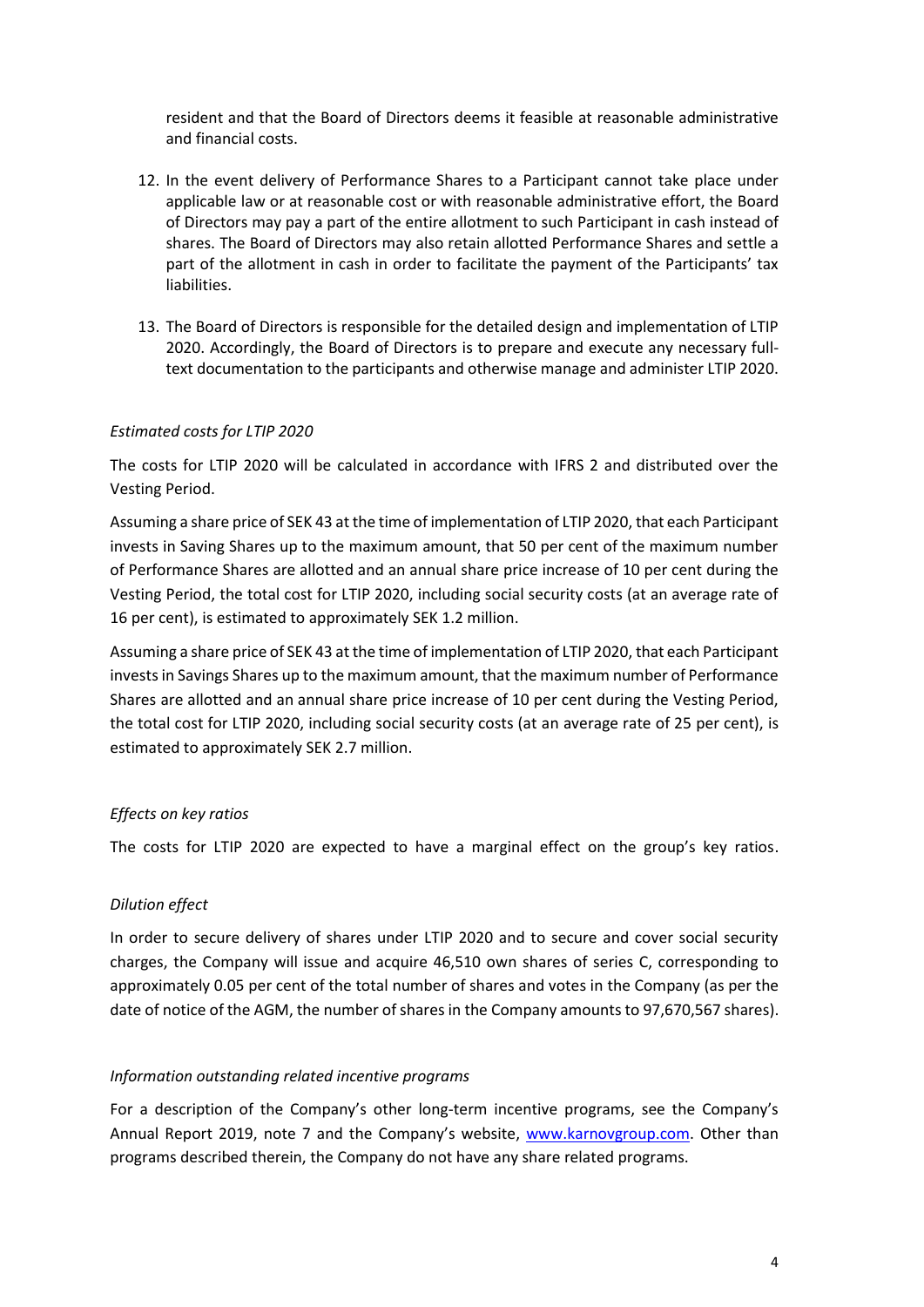## *Preparation of the Board of Directors' proposal*

The proposal has been prepared by the remuneration committee in consultation with external advisers.

## **B. Authorisation for the Board of Directors to resolve on directed issue of shares of series C**

The Board of Directors proposes, for the purposes of (a) securing delivery of shares to the participants of LTIP 2020, and (b) securing and covering costs that can be triggered by the LTIP 2020 (e.g., social security charges and tax), that the Board of Directors is authorised to resolve on a directed issue of shares of series C in accordance with the following.

- 1. A maximum of 46,510 shares of series C shall be issued.
- 2. The right to subscribe for the new shares of series C shall, with deviation from the shareholders' preferential rights, rest with Nordea Bank Abp, Swedish branch.
- 3. The subscription price shall correspond to the quotient value of the shares at the time of the subscription of the shares.
- 4. Payment for subscribed shares of series C shall be made in cash at subscription.
- 5. A conversion provision and a redemption provision shall apply to the new shares of series C.
- 6. The authorisation may be exercised until the next AGM.

## **C. Authorisation for the Board of Directors to resolve on acquisition of own shares of series C**

The Board of Directors proposes, for the purposes of (a) securing delivery of shares to the participants of LTIP 2020 and (b) securing and covering costs that can be triggered by the LTIP 2020 (e.g. social security charges and tax),that the Board of Directors is authorised to resolve on acquisitions of own shares of series C in accordance with the following.

- 1. A maximum of 46,510 shares of series C in the Company may be acquired, however only to such extent that, following each acquisition, the Company holds a maximum of 10 per cent of all shares by the Company.
- 2. Acquisition shall be made through an offer directed to all holders of shares of series C.
- 3. The purchase price shall be an amount that corresponds to the quotient value of the shares (applicable at the time of the subscription of the shares).
- 4. Payment for acquired shares of series C shall be made in cash.

# **D. Transfer of own ordinary shares**

The Board of Directors proposes, for the purpose of securing delivery of ordinary shares under LTIP 2020, that a maximum of 46,510 own ordinary shares be transferred to the participants of LTIP 2020 in accordance with the following.

1. The right to receive ordinary shares shall, with deviation from the shareholders'